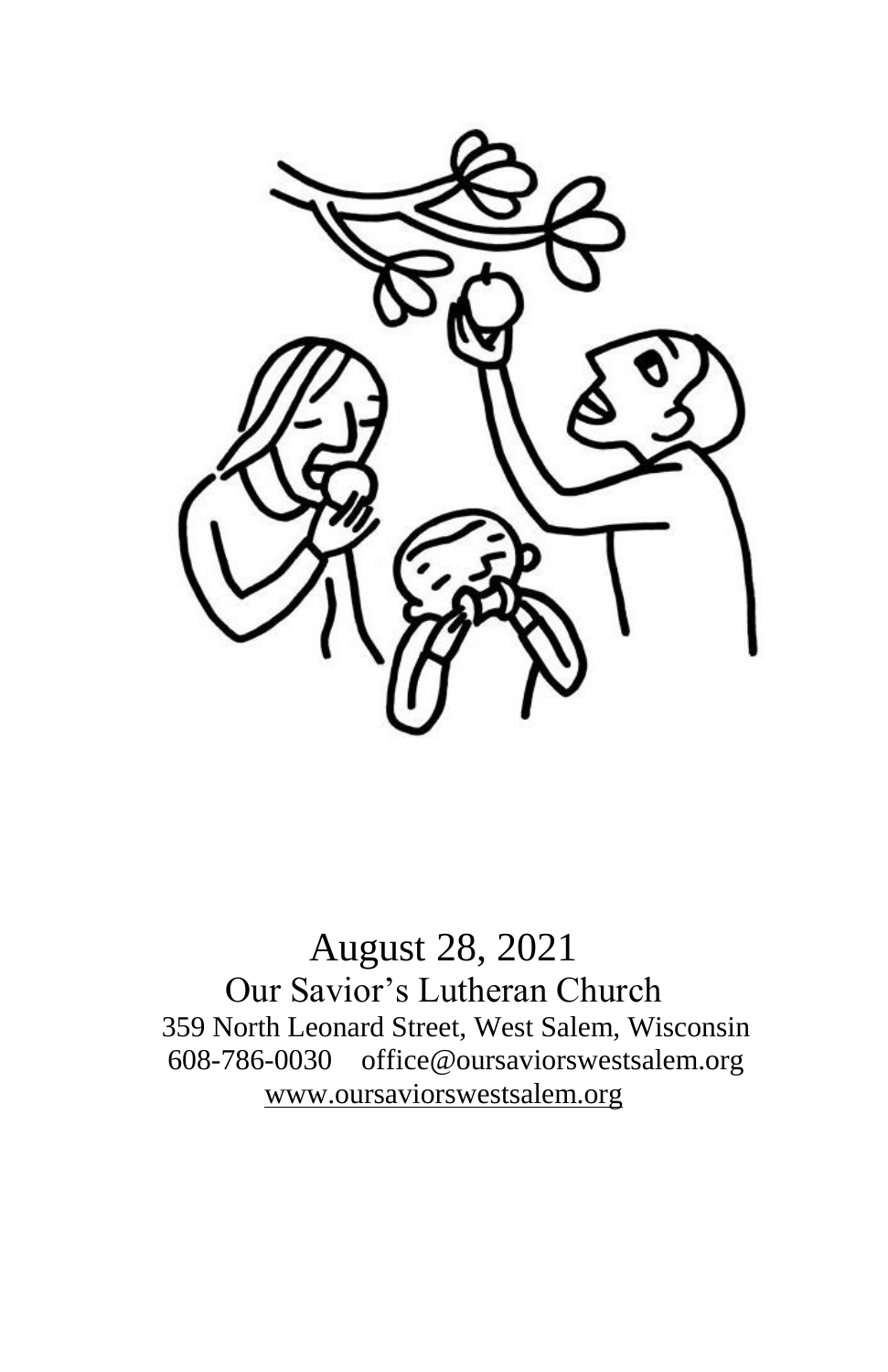### **Welcome**

## **Psalm:** 15

<sup>1</sup> Lord, who may dwell in your tabernacle? Who may abide upon your holy hill?

 $2$ Those who lead a blameless life and do what is right, who speak the truth from their heart;

 $3$ they do not slander with the tongue, they do no evil to their friends; they do not cast discredit upon a neighbor.

<sup>4</sup>In their sight the wicked are rejected, but they honor those who fear the LORD. They have sworn upon their health and do not take back their word.

 $5$ They do not give their money in hope of gain, nor do they take bribes against the innocent. Those who do these things shall never be overthrown.

# **Confession And Forgiveness**

Blessed be the holy Trinity….

God, our provider,

**help us.**

**It is hard to believe there is enough to share. We question your ways when they differ from the ways of the world in which we live. We turn to our own understanding rather than trusting in you. We take offense at your teachings and your ways. Turn us again to you. Where else can we turn? Share with us the words of eternal life and feed us for life in the world. Amen.**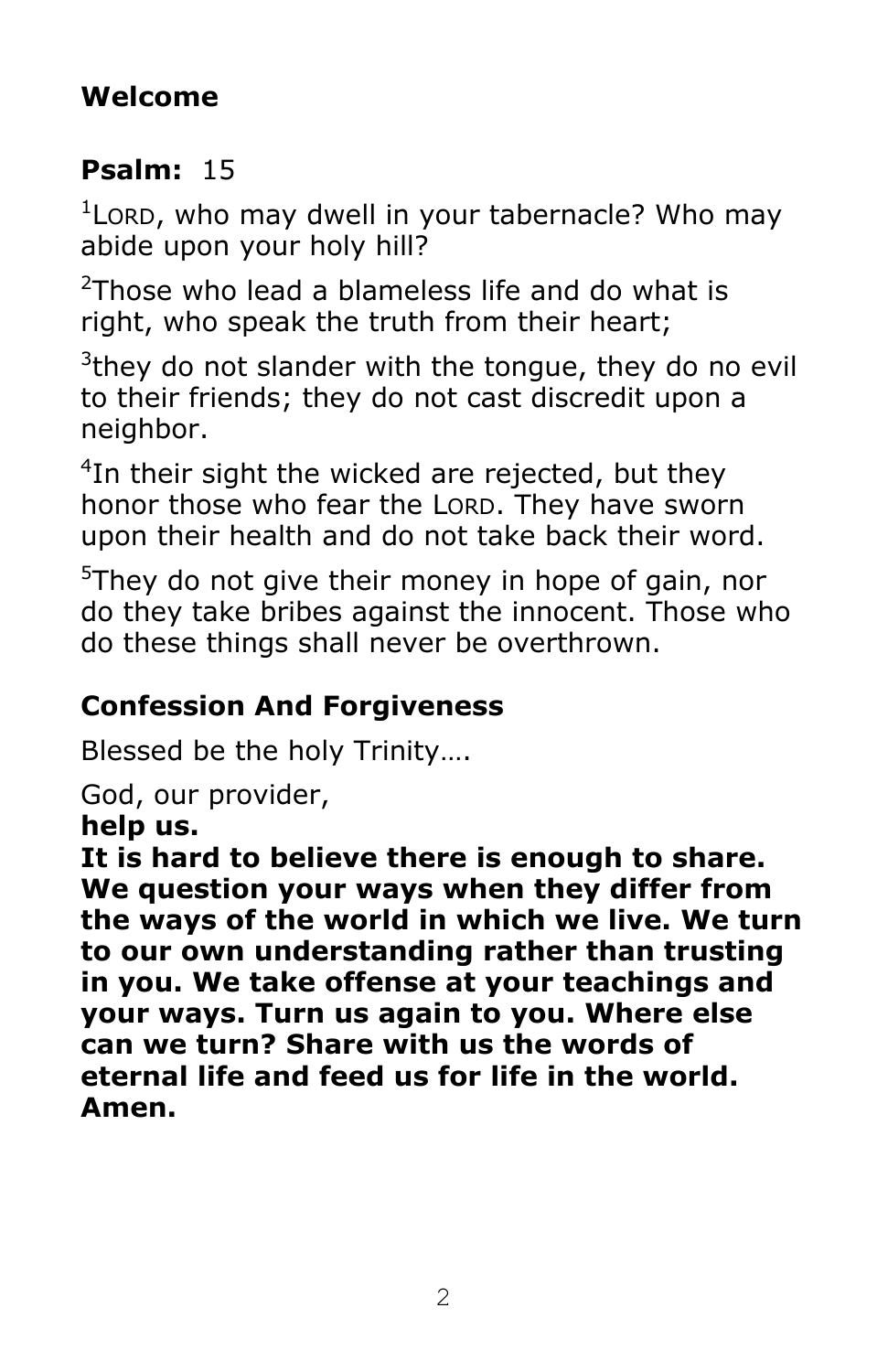### **Prayer Of The Day**

#### **Gospel** Mark 7:1-8, 14-15, 21-23

*Mark's gospel depicts Jesus as challenging traditional ways in which religious people determine what is pure or impure. For Jesus, the observance of religious practices cannot become a substitute for godly words or deeds that spring from a faithful heart.*

 $1$ Now when the Pharisees and some of the scribes who had come from Jerusalem gathered around Jesus, <sup>2</sup>they noticed that some of his disciples were eating with defiled hands, that is, without washing them.  $3$ (For the Pharisees, and all the Jews, do not eat unless they thoroughly wash their hands, thus observing the tradition of the elders; <sup>4</sup>and they do not eat anything from the market unless they wash it; and there are also many other traditions that they observe, the washing of cups, pots, and bronze kettles.) <sup>5</sup>So the Pharisees and the scribes asked him, "Why do your disciples not live according to the tradition of the elders, but eat with defiled hands?"  $6$ He said to them, "Isaiah prophesied rightly about you hypocrites, as it is written, 'This people honors me with their lips, but their hearts are far from me;  $\frac{7}{1}$ in vain do they worship me, teaching human precepts as doctrines.<sup>'8</sup> You abandon the commandment of God and hold to human tradition." <sup>14</sup>Then he called the crowd again and said to them, "Listen to me, all of you, and understand:  $15$  there is nothing outside a person that by going in can defile, but the things that come out are what defile." <sup>21</sup>For it is from within, from the human heart, that evil intentions come: fornication, theft, murder, <sup>22</sup>adultery, avarice, wickedness, deceit, licentiousness, envy, slander, pride, folly.  $^{23}$ All these evil things come from within, and they defile a person."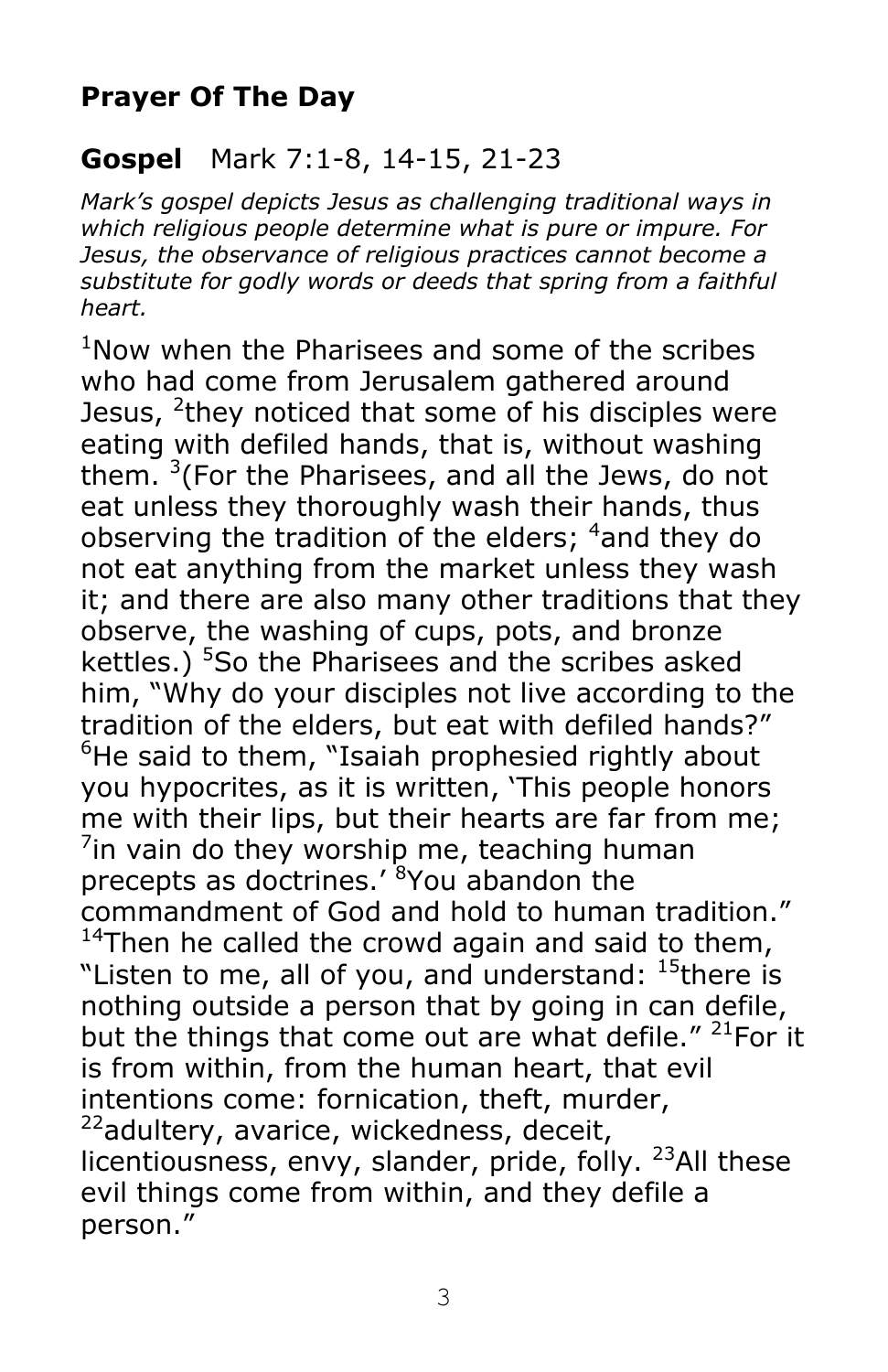#### **Sermon**

**Hymn** "Lord, Let My Heart Be Good Soil" (sing twice)



### **Apostles Creed**

I believe in God, the Father almighty, creator of heaven and earth. I believe in Jesus Christ, God's only Son, our Lord, who was conceived by the Holy Spirit, born of the virgin Mary, suffered under Pontius Pilate, was crucified, died, and was buried; he descended to the dead. On the third day he rose again; he ascended into heaven, he is seated at the right hand of the Father, and he will come to judge the living and the dead.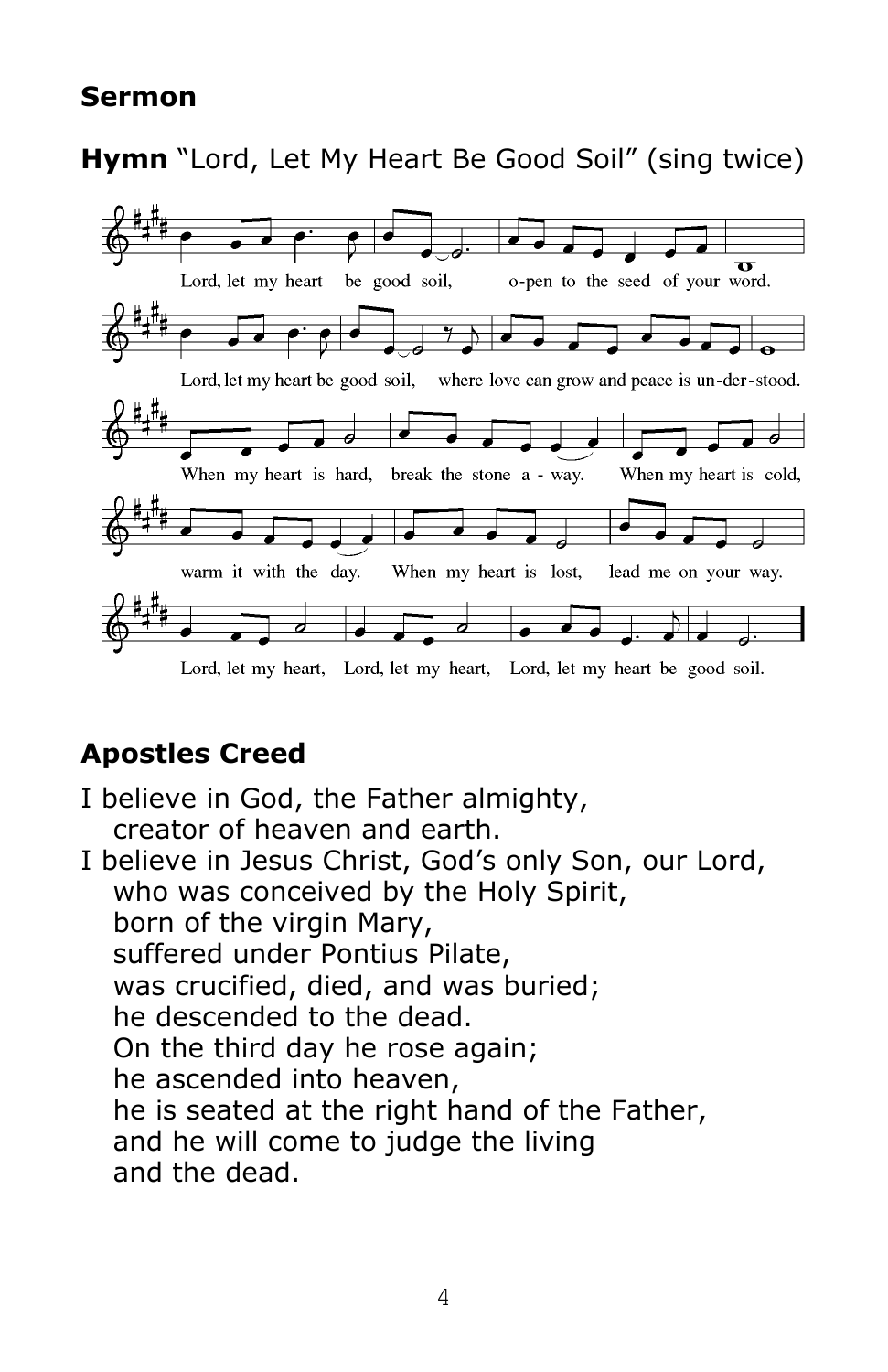I believe in the Holy Spirit, the holy catholic church, the communion of saints, the forgiveness of sins, the resurrection of the body, and the life everlasting. Amen.

### **Prayers**

P: Made children and heirs of God's promise, we pray for the church, the world, and all in need.

*A brief silence.*

We pray for the church, that it is a safe haven for all who seek your presence. Fill it with pastors, deacons, and leaders who echo your expansive and generous welcome. Lord, in your mercy, **hear our prayer.**

We pray for the whole of creation, that plants and animals have the habitat and resources to thrive and flourish. Inspire us to protect threatened habitats and ensure a sustainable future for generations to come. Lord, in your mercy, **hear our prayer.**

We pray for individuals in positions of authority. Raise up wise and discerning leaders in federal, state, and local governments and guide them to seek the benefit of every person. Lord, in your mercy, **hear our prayer.**

We pray for all who are in need. Support and encourage those who are unemployed, underemployed, or experiencing poverty. Bring food, shelter, clothes, and stability for daily life. Lord, in your mercy, **hear our prayer.**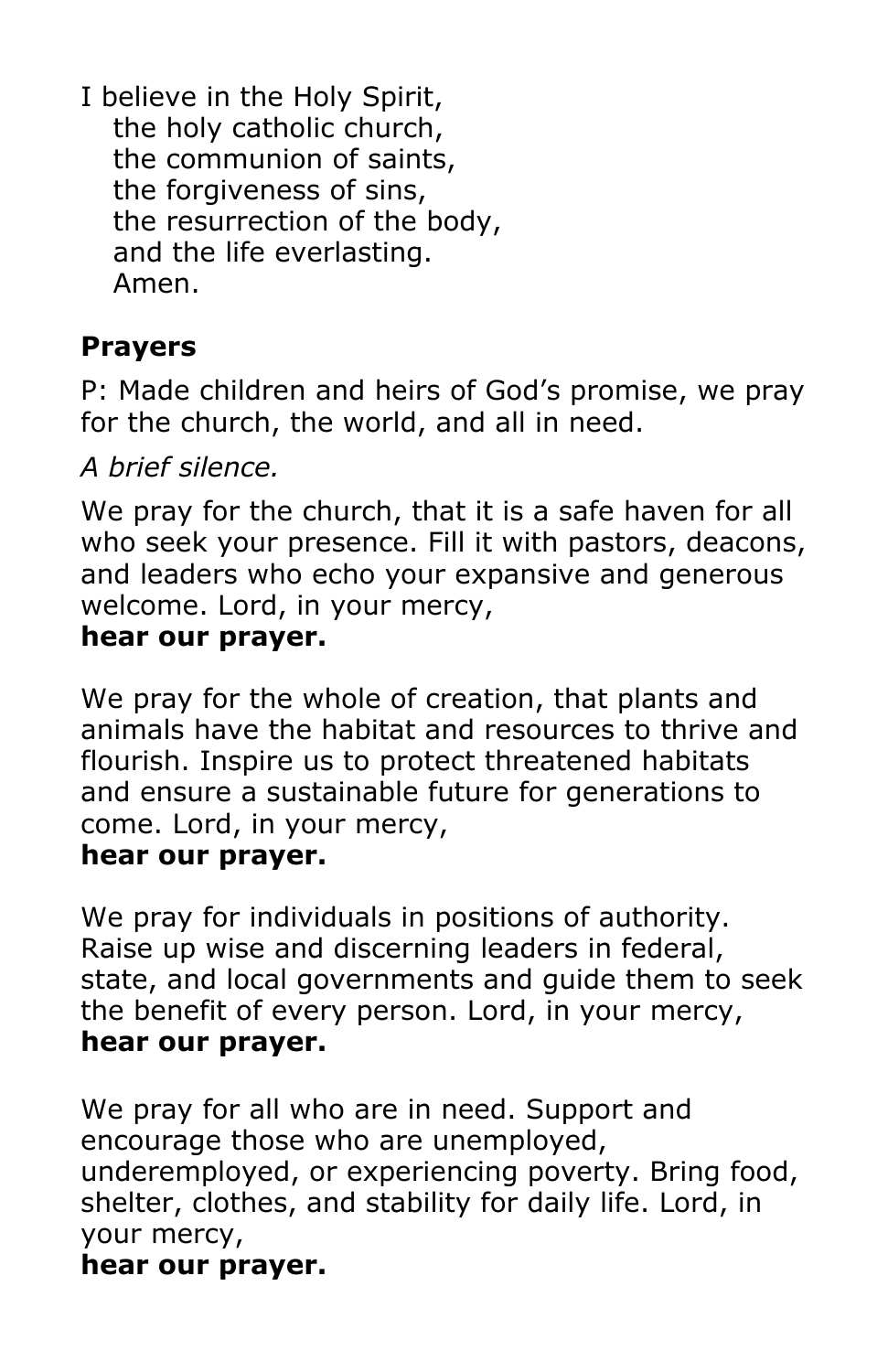We pray for this congregation, especially those beginning a new school year. Empower teachers and school administrators. Guide students in their learning and development. Accompany parents, foster parents, and caregivers who provide encouragement and love. Lord, in your mercy, **hear our prayer.**

*Here other intercessions may be offered.*

We give thanks for the faithful departed who showed us how to honor God with our heart. Inspire us by their example and renew our faith, trusting that we will be united with them in glory. Lord, in your mercy,

### **hear our prayer.**

P: Receive these prayers, O God, and those in our hearts known only to you; through Jesus Christ our Lord.

#### **Amen.**

### **Communion Liturgy**

**Lord's Prayer**

### **Invitation To Communion**

**Post Communion Prayer**